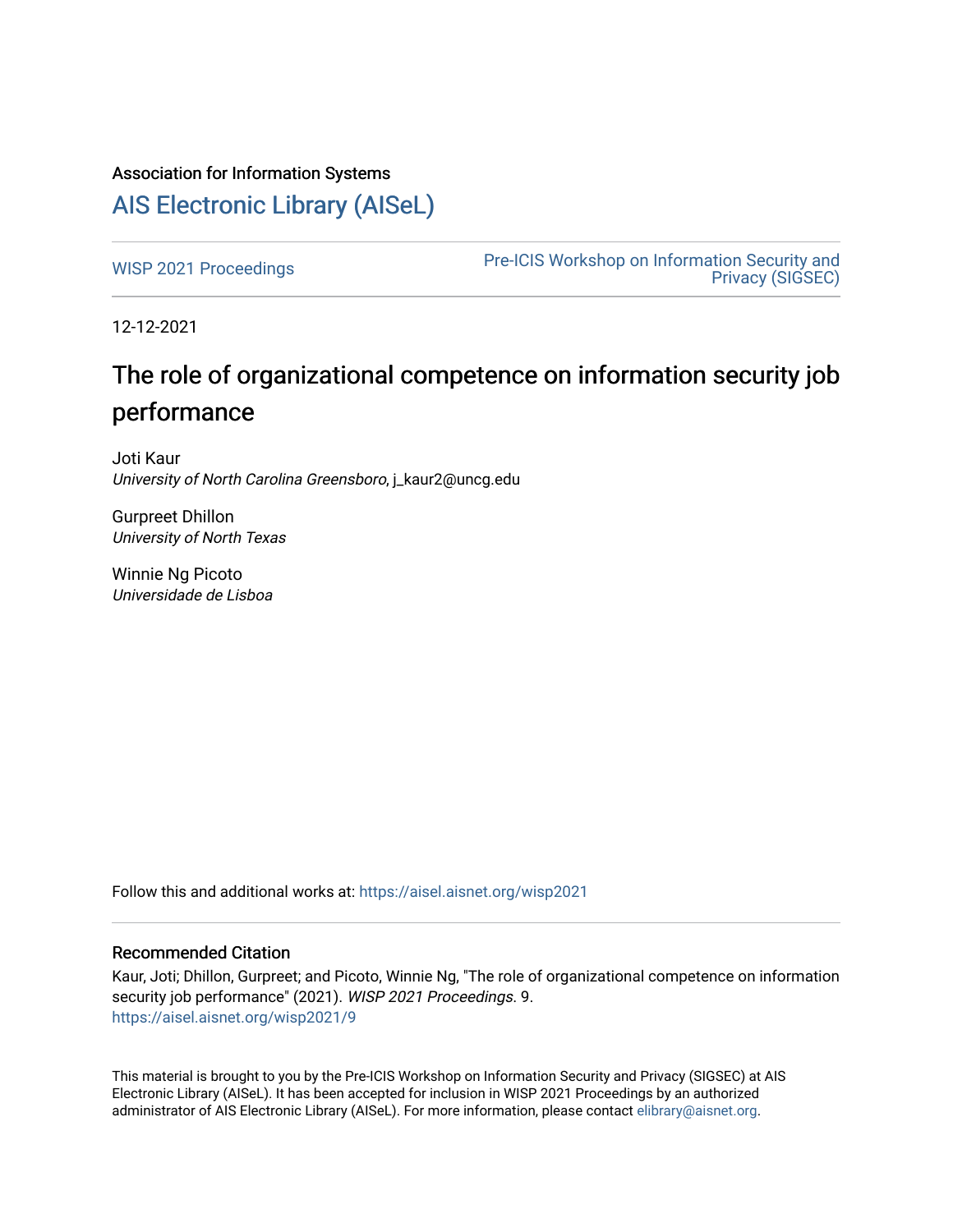## **The Role of Competence on Information Security Job Performance**

**Joti Kaur**<sup>1</sup> Information Systems and Supply Chain Management, University of North Carolina Greensboro, Greensboro, North Carolina, United Sates

#### **Gurpreet Dhillon** Information Technology and Decision Sciences, University of North Texas, Denton, Texas, United States

**Winnie Ng Picoto** ISEG, Universidade de Lisboa, Lisbon, Portugal

## **ABSTRACT**

Organizations invest manpower and resources to ensure that sensitive corporate data is secure in the hands of its employees. Information security policies of these organizations explicitly state responsibilities for employees. But there is a massive gap between employee security performance and understanding of their information security requirements. In this study, we explore the factors that can enhance information security job performance of employees within organizations. We argue that employee information security performance can be enhanced by developing organizational security competencies. We conduct the argument through a case study of a public sector bank in India. The in-depth case study allows us to develop a theoretical understanding of how different aspects of organizational competence allow organizations to come together to enhance information security performance.

**Keywords:** Competence, information security performance, tacit knowledge, explicit knowledge.

<sup>&</sup>lt;sup>1</sup> Corresponding author. j\_kaur $2@$ uncg.edu +1 336 405 0892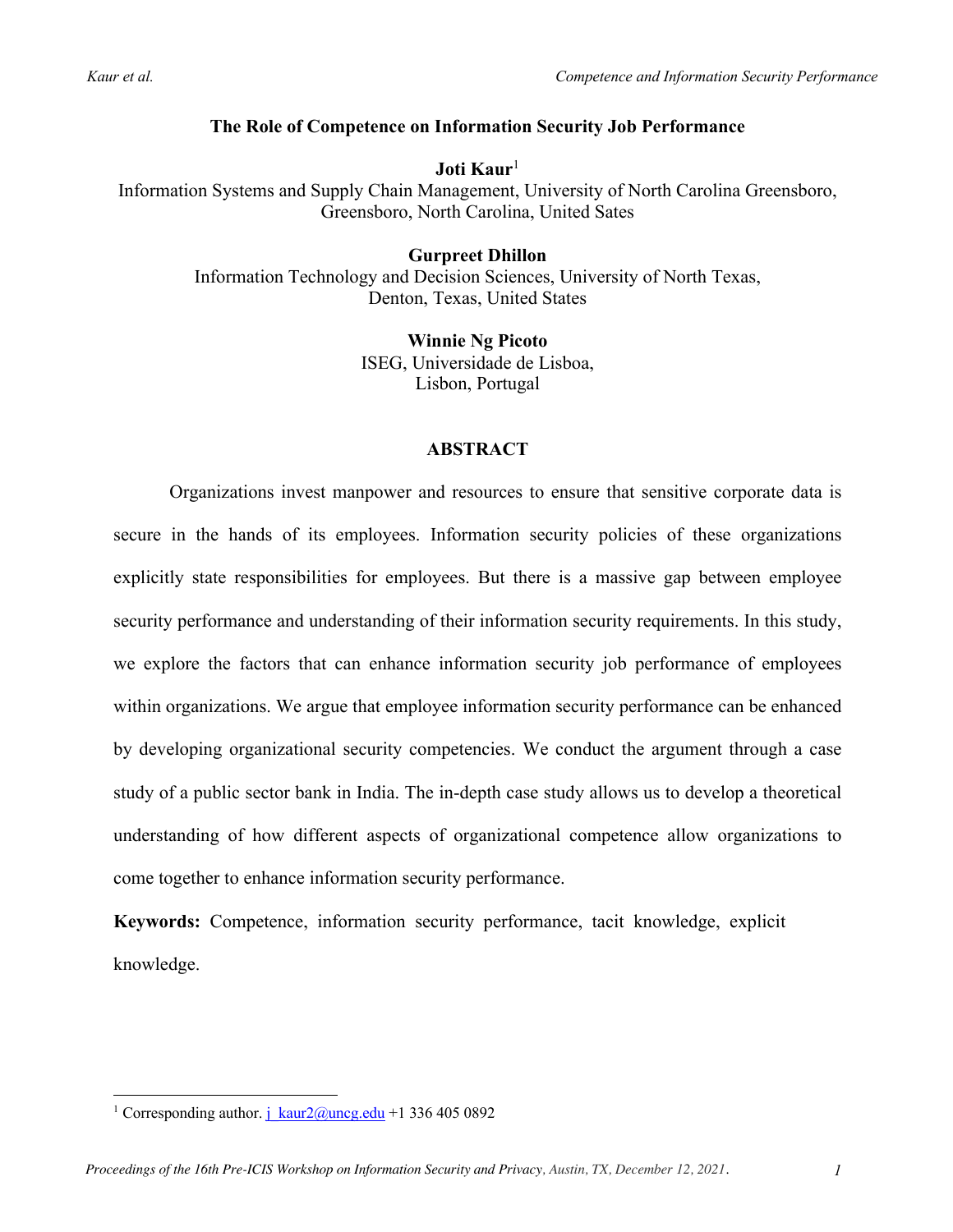#### **INTRODUCTION**

In recent times, there seems to be a general consensus that competencies within organizations play a vital role in the process of growth and achievement of competitive advantage for the organizations. These organizational competencies could include unique skills, technology or processes that help the organization utilize its resources to the maximum for growth and development. For instance, the organizational competencies of Walt Disney Corporation lie in organization's ability to tell a story using animation and design that has been perfected by the organization over the years. Hence, based on these competencies, Walt Disney has been able to compete and achieve sustainable competitive advantage. With the evolving trend towards information and data being one of the core assets possessed by organizations today, the demand for information security competence is on the rise. According to a recent report, information security skills and competencies are among the most in-demand skills for recruitment. The National Institute of Cybersecurity Education (NICE) also elaborates that information security competency of employees is crucial when it comes to organizational development. However, there is still a limited understanding of how organizations can enhance the security competencies of their employees. This is crucial as lack of these competencies can pose major security threats for the organization. This is evident for the fact that although organizations educate and train their employees on security best practices and have elaborate information security policies in place, organizations lost close to 6.3 billion USD due to security issues (2016 ACFE Report to the Nations).

Although many researchers have investigated the concepts of competence and resources, the conceptualization has not been deeply explored in the context of information security. McGrath et al. (1995), have explained the notion of competence emerging from an understanding of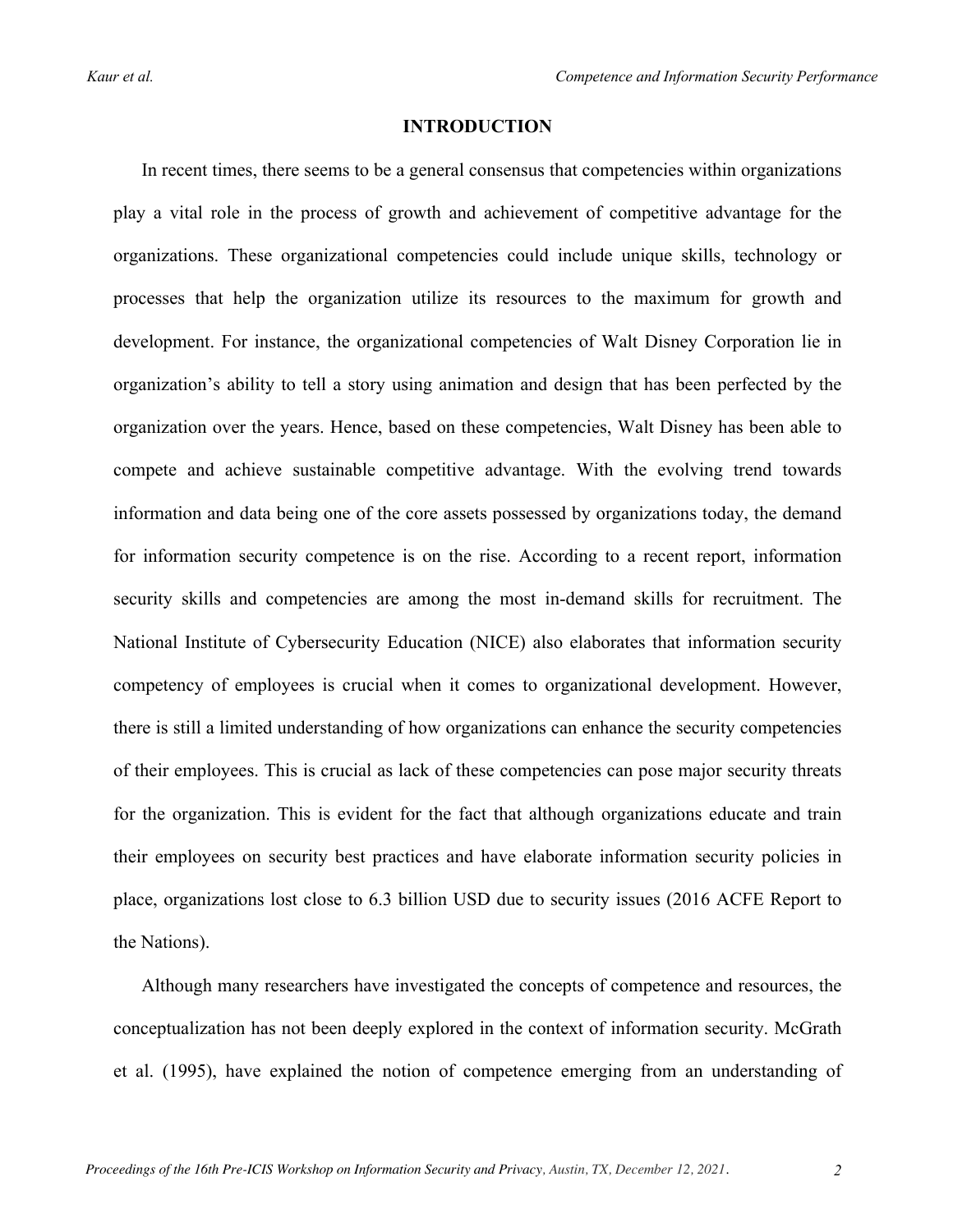processes and skills relevant to the business. These competencies that include the skills and the know-how are acquired by employees and managerial groups through heedful interactions. Similarly, Weick and Roberts (1993) also illustrate that *know-how* and *know-that* result in a collective mindset through 'purposeful heedful interaction.' Following this body of literature, this study investigates the factors that enhance the overall information security performance of the organization by developing information security competencies of the employees.

While significant research has been done on information security policies (Crossler et al. 2019; Dhillon and Torkzadeh 2006; Posey et al. 2013), yet there is a gap in understanding how the information security performance of the employees can be improved. In this study, we explore the factors that could enhance information security job performance of employees through building better information security competence. In particular, we address the following research question:

*RQ: How information security job performance can be enhanced by nurturing information security competence?*

#### **CONCEPTUAL BACKGROUND**

Although prior studies have focused on the competencies at the organizational level, we explore the competencies of the individuals that are an integral component of the organization (Andreu and Ciborra 2009; Caldeira and Dhillon 2010).

#### **Competence and Information Security Performance**

The concept of competence has been well-researched in the literature (Appuhami 2019; Wade and Hulland 2004; Wißotzki 2018). Andreu and Ciborra (2009) postulate that capabilities and resources form an integral part of organizational routines. When employees and manager groups learn how to use these resources, they are able to develop efficient work practices that in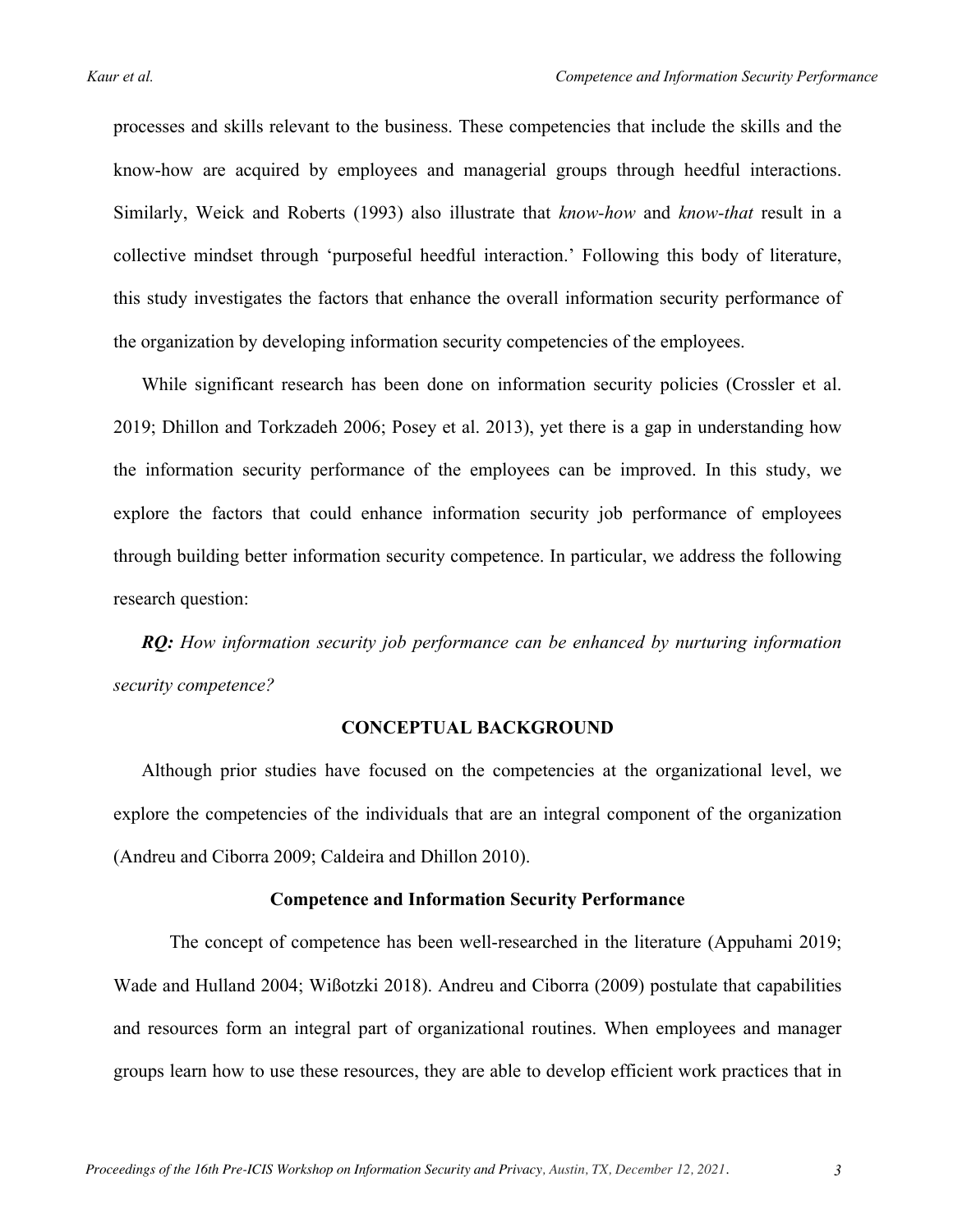turn helps the organization grow and develop. The concept of skills emerges when these routines and work practices are integrated into the routine of employees. These skills and knowledge result in the competence of the individuals and groups and involve not just *what* they do and *how* they do but also *for what* they do it. Researchers in the field of information security have extensively studied the importance of information security policies (Puhakainen and Siponen 2010) but *what* really makes the employees more competent and *how* their competence can be enhanced is still unclear. Extant literature recognizes that most employees are authorized to use or have access to some sensitive organizational information and data, and they may subsequently pose a threat to the organization if they are not competent to understand the security policies (Pahnila et al. 2007). Prior research has also focused on the evolving influence of employees' behaviors on an organizations' information security (Crossler et al. 2019; D'Arcy and Hovav 2007; Posey et al. 2014). However, not many studies have focused on understanding how information security competencies can enhance the performance of employees towards their information security responsibilities.

McGrath et al. (1995) explore the concept of competence and illustrate that individual know-how which corresponds to the skills that individuals and group members develop along with the understanding of the processes, can develop competence. This developing competence can be linked to a desired outcome that can be evaluated. In the context of knowledge-based IT competence, Bassellier et al. (2003) note that competence has two dimensions, namely *tacit* and *explicit knowledge*. Tacit knowledge involves an individual's experience and insights, whereas explicit knowledge includes access to codified knowledge and resources. Furthermore, Weick and Roberts (1993) state that 'purposeful heedful interactions' link the elements of individual know-how and know-that that are crucial for achieving organizational competence. This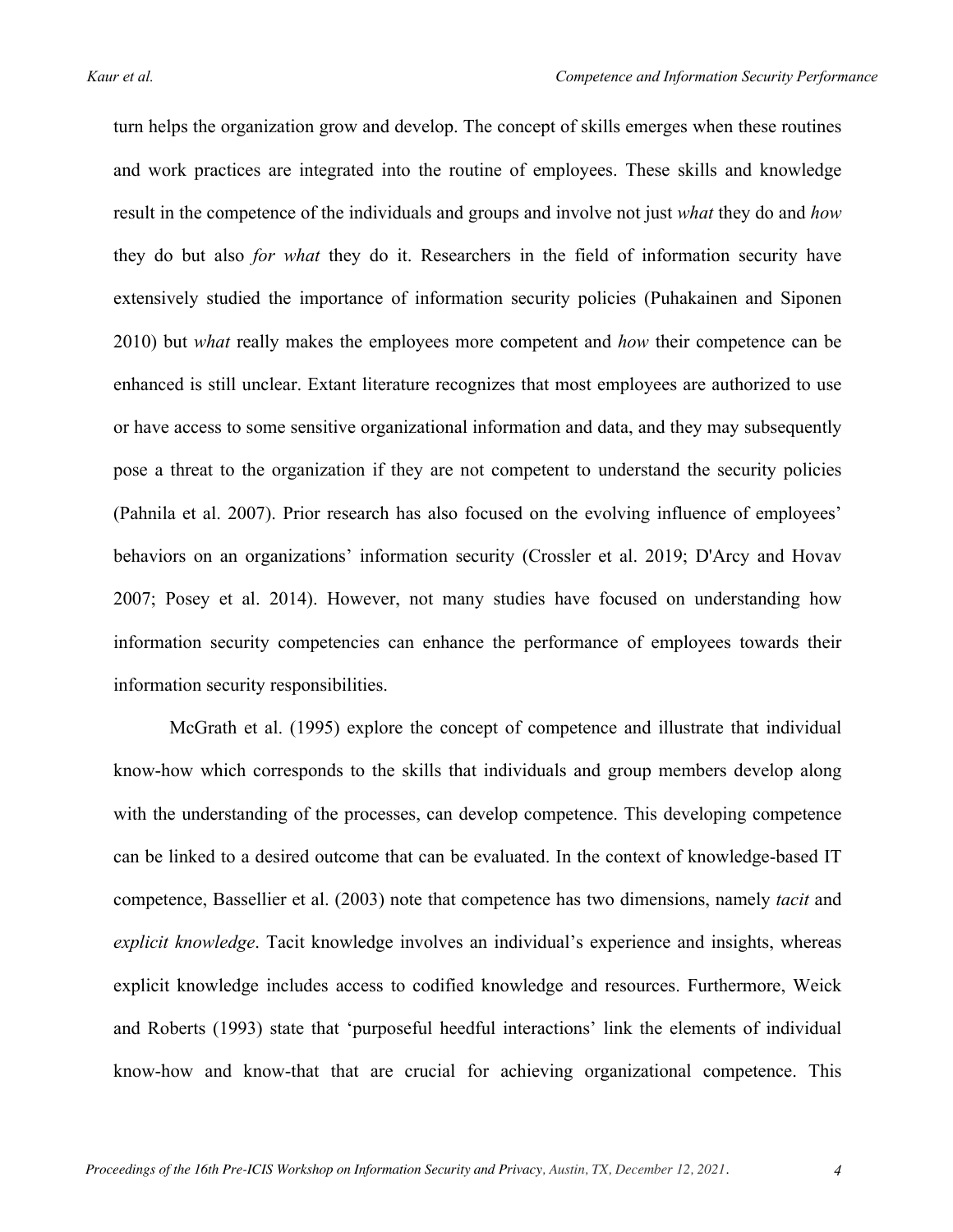conceptualization of 'purposeful heedful interaction' is prevalent more so in the group dynamics where individuals interact with other group members to gain better knowledge, develop skills and understand the process better. This suggests the 'collective mind' of the members and links it to the desired outcome to be achieved through competencies. However, most of the researchers have overlooked these aspects in the field of information security performance.

Therefore, based on the conceptualization of competence and purposeful heedful interactions, we address the gap in the literature and argue that information security outcomes in terms of better security job responsibilities can be developed by enhancing competencies. Based on prior understanding on competence and performance, we argue that information security competencies can be assessed through the effective information security performance of the employees. The competencies in turn can be developed through the individual's knowledge and heedful interactions.

#### **RESEARCH METHODOLOGY**

In this study, we use an interpretive case study approach to capture the factors that enhance the security job performance of the employees (Benbasat et al. 1987). We conduct indepth interviews with employees of a public-sector bank in India, including branch managers, front-end staff, and IT executives.

#### **The Case of a Public Sector Bank in India**

Alpha (pseudonym) is one of the leading public sector banks of India. The bank has a network of 9300+ domestic branches, 11800+ ATMs serving over 120 million customers with 77000+ employees. The financial assets of the bank are worth USD 160 billion. The bank offers numerous digital banking services to its customers such as 'Anytime and Anywhere' banking and Telebanking. As a large organization with access to sensitive customer data, the bank has an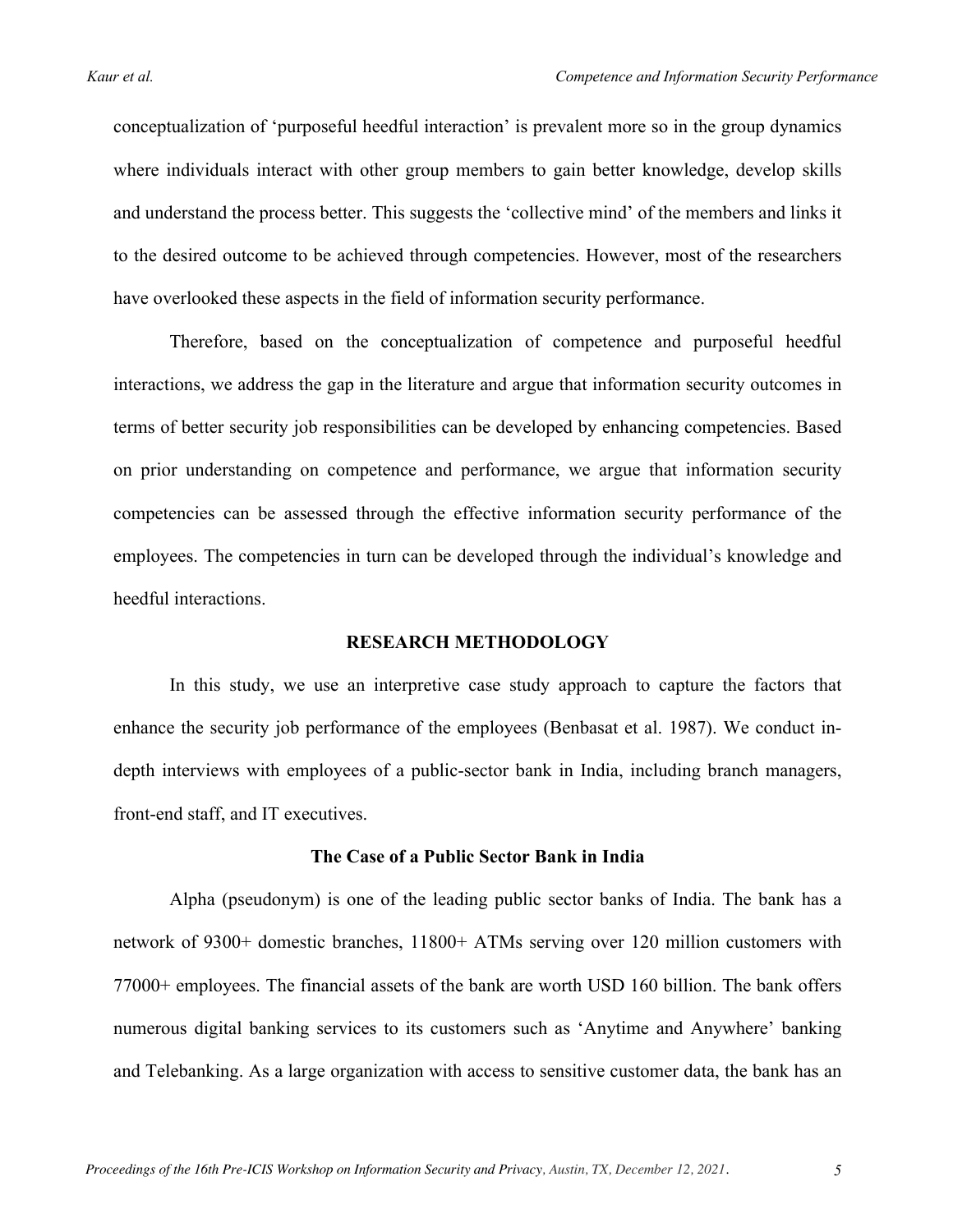elaborate Information Security Policy in place, which is reviewed yearly to keep pace with the technological developments. The Chief Information Security Officer (CISO) heads the Information Security Committee and reviews the Information Security Management Systems' performance. With regard to information security of the sensitive data that the bank has access to, the bank has detailed responsibility for every person within the bank that is part of the performance of the internal employees.

#### **Analyzing Security performance in Alpha Bank**

Our case study was carried out in a public sector bank where employees handle sensitive and financial information of its customers as well as of the organization. As an organization, the bank has outlined performance responsibilities for 'information owners' and 'information custodians' that includes maintaining the accuracy, completeness, and integrity of the information. The bank evaluates the outcome of employees' information security responsibilities regularly to avoid potential information security breaches and incidents. The in-depth case study of Alpha Bank presents some interesting aspects that contribute to and are critical for enhancing information security outcome of the employees. In Table 1, we present a few sample responses from the qualitative interviews.

| <b>Table 1.</b> Saliiple liitel views |                                                                  |                    |                                                                                                                                                                                        |  |
|---------------------------------------|------------------------------------------------------------------|--------------------|----------------------------------------------------------------------------------------------------------------------------------------------------------------------------------------|--|
| Emergent                              | <b>Definition</b>                                                | <b>Interviewee</b> | <b>Sample interview quotes</b>                                                                                                                                                         |  |
| Concepts                              |                                                                  |                    |                                                                                                                                                                                        |  |
| Tacit<br>knowledge                    | The knowledge<br>is embedded<br>through                          | Branch<br>Manager  | "employees who come with first-hand<br>experience in information security somehow are<br>able to deal with customer information and                                                    |  |
|                                       | experience and<br>insights -<br>(Knowing-how)                    | Retail<br>banker   | queries more effectively"<br>"I generally reach out to my colleague who<br>have experience in dealing with the issues that I<br>face regarding customer information<br>and<br>$data$ " |  |
| Explicit<br>knowledge                 | The knowledge<br>is codified and Operations<br>recorded<br>so it | Bank<br>Manager    | "We ensure that at a branch level, all the<br>employees have access to the security policies<br>and responsibilities so that each individual is                                        |  |

Table 1. Sample interviews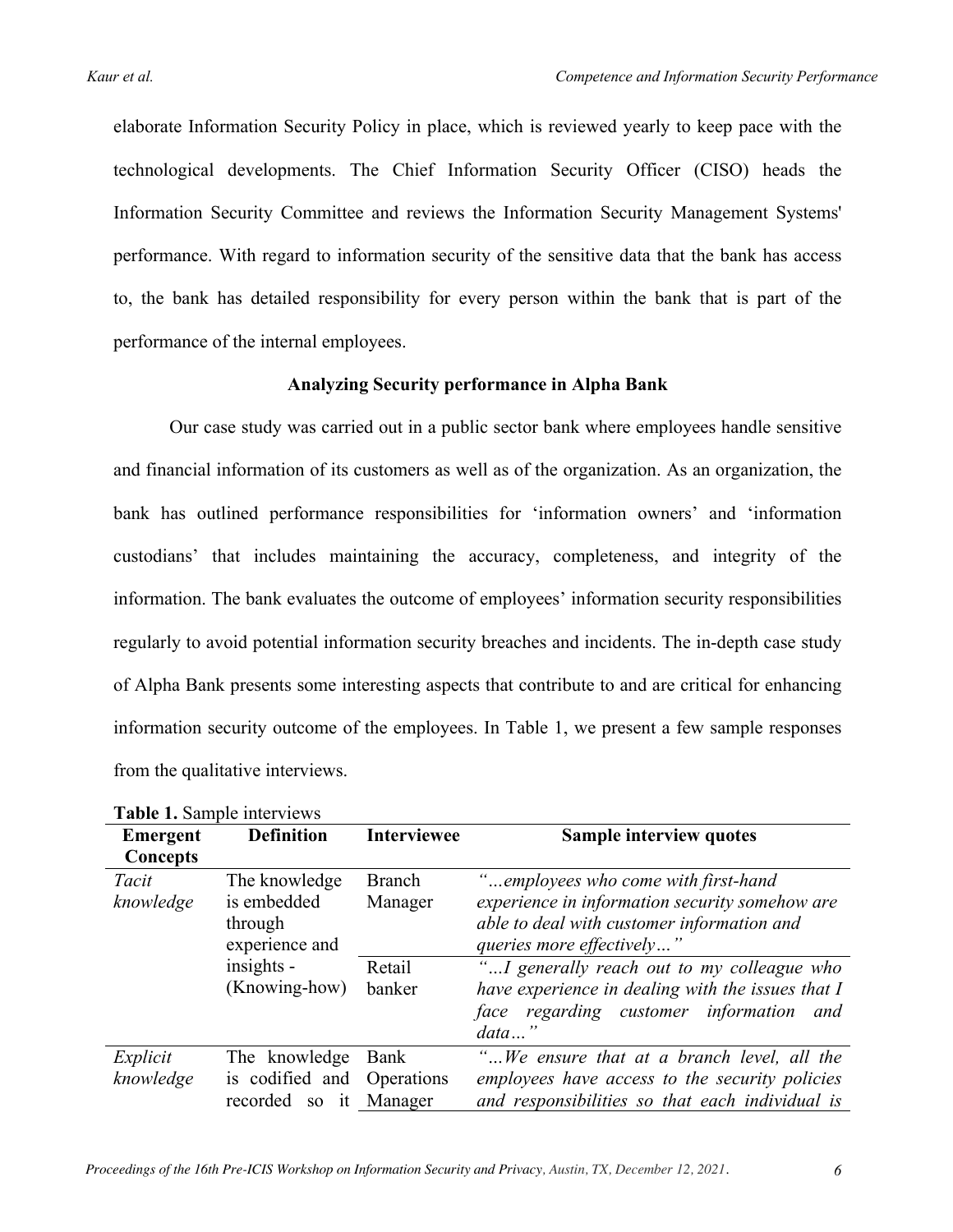|                                       | can be shared -                                                 |                                    | sure of what and how to comply with"                                                                                                                                                       |
|---------------------------------------|-----------------------------------------------------------------|------------------------------------|--------------------------------------------------------------------------------------------------------------------------------------------------------------------------------------------|
|                                       | (Knowing-that)                                                  | Information<br>Security<br>Officer | "Regardless of the job and designation,<br>employees are more clear about<br>their<br>responsibilities through the security policy<br>statements that are also updated regularly"          |
| Purposeful<br>heedful<br>interactions | When facts and Regional<br>knowledge are<br>communicated<br>and | Manager                            | "I have found that branches with best<br>performance work as effective groups where the<br>managers interact with their subordinates on a<br>regular basis and have daily huddle sessions" |
|                                       | incorporated<br>into the group's<br>collective mind             | Loan<br>Officer                    | "I have personally learned the most about the<br>details of my organization's security policies by<br>interacting with other colleagues and my<br>manager                                  |

Given our goal to better understand the components that enhance the information security performance of the employees, we observed that employees who had past knowledge and skills of handling sensitive information were more confident of their competence to perform their information security responsibilities designated by the organization. Furthermore, the more access the employees had to the codified security policies of the organization, the more competent they felt. Interestingly, the answers of the interviewees also indicated that when the security policies and guidelines and discussed and communicated among the group members, there is higher sense of competence among the members. These interactions among the different level of group members enriches the knowledge and skills of the employees. The managers also pointed out that competent employees are more responsible towards their responsibility of keeping the data and information secure and following the security norms.

Consistent with the interview responses, employees feel more confident and assertive when the security responsibilities are communicated to them through formal or informal ways (Williams and Anderson 1991). These interactions also result in improving not just the know-how and skills - tacit knowledge - of the employees but also helps them better conceptualize the process of keeping the information secure through explicit knowledge (Puhakainen and Siponen 2010). This leads to employees feeling more competent about their information security responsibilities.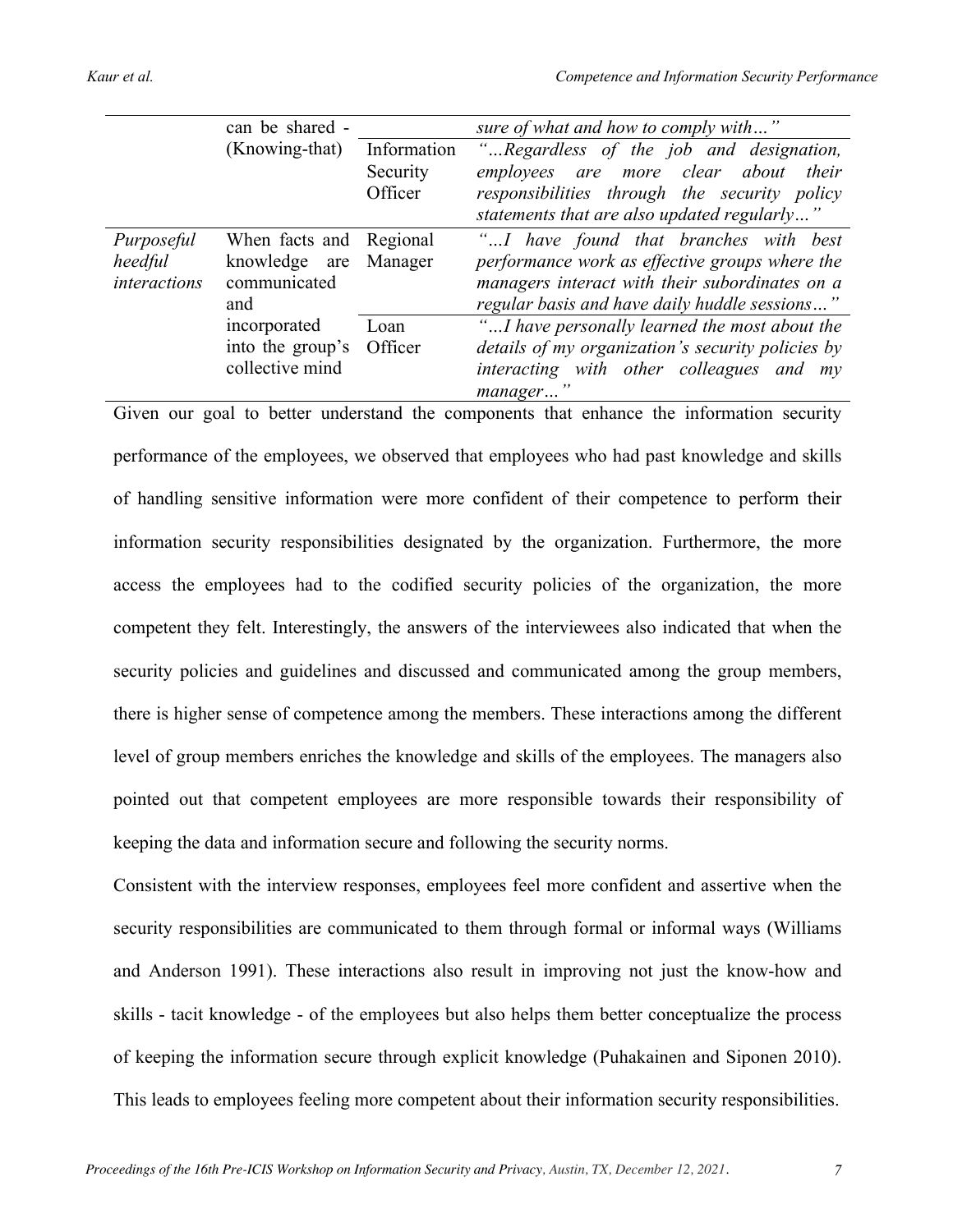Furthermore, the employees with tacit knowledge will be able to show better information security competence based on their previous insights and skills developed through skills. Explicit knowledge that is based on the codified knowledge also encouraged employees to be more competent towards their security performance (Bock et al. 2005). Finally, enhancing and improving competencies has strategic and transformational impact (Dhillon 2008; Fonseca and Picoto 2020).

Based on the initial analysis of the case study, we propose the conceptual model as presented in Figure 1.



**Figure 1.** Conceptual Model

#### **FUTURE DIRECTIONS**

Based on the theoretical conceptualization of organizational competence (McGrath et al. 1995) and purposeful heedful interactions (Weick and Roberts 1993), we explore the factors that can enhance information security job performance within organizations. Through an in-depth case study and our initial analysis, we build our conceptual model depicting that purposeful heedful interaction, and tacit and explicit knowledge can improve information security competencies for an organization. These improved competencies lead to a security outcome - in the form of better information security job performance of the employees – that boosts the overall information security performance of the organization. As a future research direction, it would be useful to empirically test our conceptual model.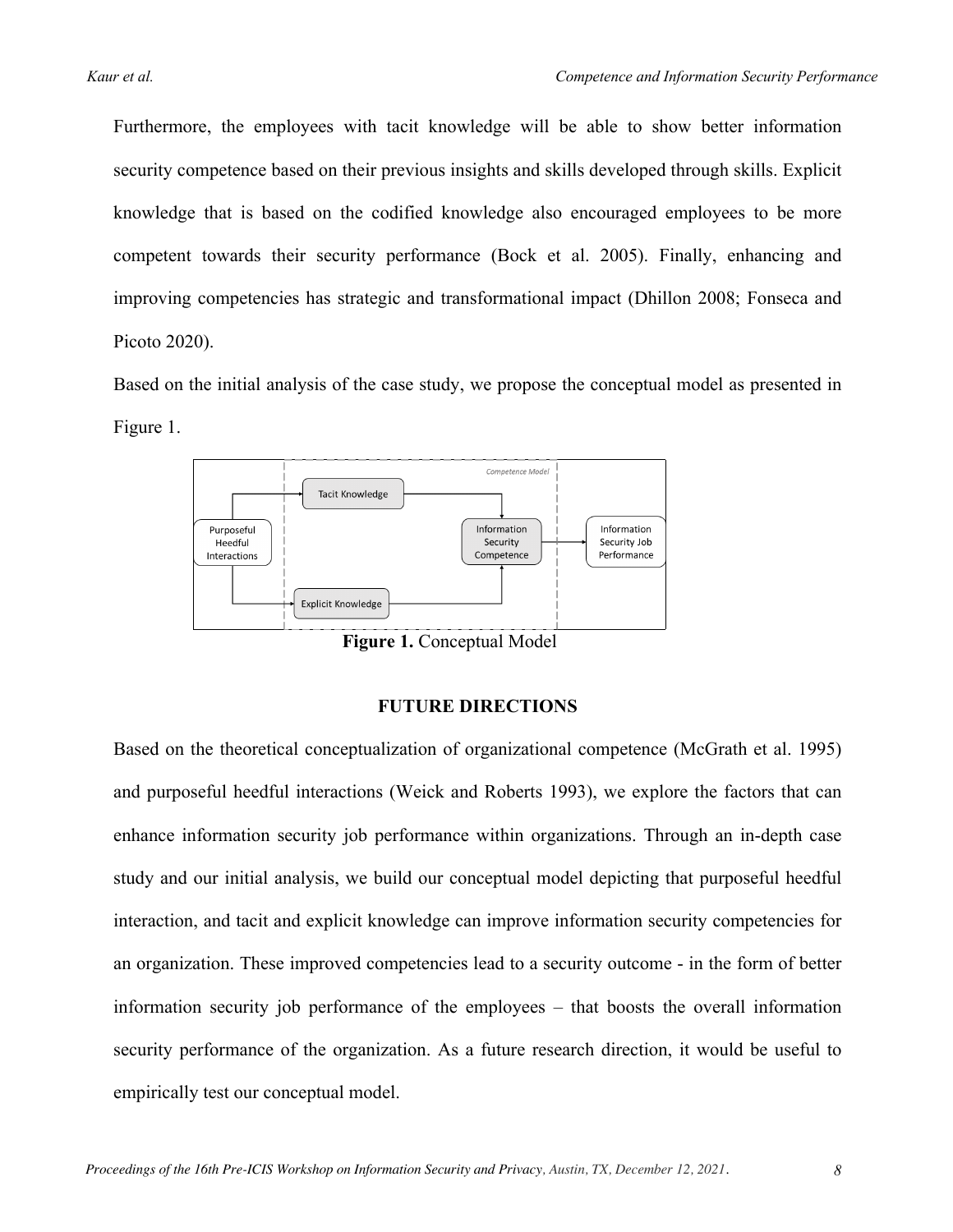# **REFERENCES**

- ACFE. (2016). "Report to the Nations on Occupational Fraud and Abuse". Retrieved from: https://www.acfe.com/rttn2016/resources/downloads.aspx
- Andreu, R., and Ciborra, C. U. 2009. "Organizational Learning and Core Capabilities Development: The Role of It," in *Bricolage, Care and Information*. Springer, pp. 189- 205.
- Appuhami, R. 2019. "Exploring the Relationship between Strategic Performance Measurement Systems and Managers' Creativity: The Mediating Role of Psychological Empowerment and Organisational Learning," *Accounting & Finance* (59:4), pp. 2201-2233.
- Bassellier, G., Benbasat, I., and Reich, B. H. 2003. "The Influence of Business Managers' It Competence on Championing It," *Information Systems Research* (14:4), pp. 317-336.
- Benbasat, I., Goldstein, D. K., and Mead, M. 1987. "The Case Research Strategy in Studies of Information Systems," *MIS Quarterly*, pp. 369-386.
- Bock, G.-W., Zmud, R. W., Kim, Y.-G., and Lee, J.-N. 2005. "Behavioral Intention Formation in Knowledge Sharing: Examining the Roles of Extrinsic Motivators, Social-Psychological Forces, and Organizational Climate," *MIS Quarterly*, pp. 87-111.
- Caldeira, M., and Dhillon, G. 2010. "Are We Really Competent? Assessing Organizational Ability in Delivering It Benefits," *Business Process Management Journal*.
- Crossler, R. E., Bélanger, F., and Ormond, D. 2019. "The Quest for Complete Security: An Empirical Analysis of Users' Multi-Layered Protection from Security Threats," *Information Systems Frontiers* (21:2), pp. 343-357.
- D'Arcy, J., and Hovav, A. 2007. "Deterring Internal Information Systems Misuse," *Communications of the ACM* (50:10), pp. 113-117.
- Dhillon, G. 2008. "Organizational Competence for Harnessing It: A Case Study," *Information & Management* (45:5), pp. 297-303.
- Dhillon, G., and Torkzadeh, G. 2006. "Value‐Focused Assessment of Information System Security in Organizations," *Information Systems Journal* (16:3), pp. 293-314.
- Fonseca, P., and Picoto, W. N. 2020. "The Competencies Needed for Digital Transformation," *Online Journal of Applied Knowledge Management (OJAKM)* (8:2), pp. 53-70.
- McGrath, R. G., MacMillan, I. C., and Venkataraman, S. 1995. "Defining and Developing Competence: A Strategic Process Paradigm," *Strategic Management Journal* (16:4), pp. 251-275.
- Pahnila, S., Siponen, M., and Mahmood, A. 2007. "Employees' Behavior Towards Is Security Policy Compliance," *2007 40th Annual Hawaii International Conference on System Sciences (HICSS'07)*: IEEE, pp. 156b-156b.
- Posey, C., Roberts, T. L., Lowry, P. B., Bennett, R. J., and Courtney, J. F. 2013. "Insiders' Protection of Organizational Information Assets: Development of a Systematics-Based Taxonomy and Theory of Diversity for Protection-Motivated Behaviors," *MIS Quarterly*), pp. 1189-1210.
- Posey, C., Roberts, T. L., Lowry, P. B., and Hightower, R. T. 2014. "Bridging the Divide: A Qualitative Comparison of Information Security Thought Patterns between Information Security Professionals and Ordinary Organizational Insiders," *Information & Management* (51:5), pp. 551-567.
- Puhakainen, P., and Siponen, M. 2010. "Improving Employees' Compliance through Information Systems Security Training: An Action Research Study," *MIS Quarterly*, pp. 757-778.